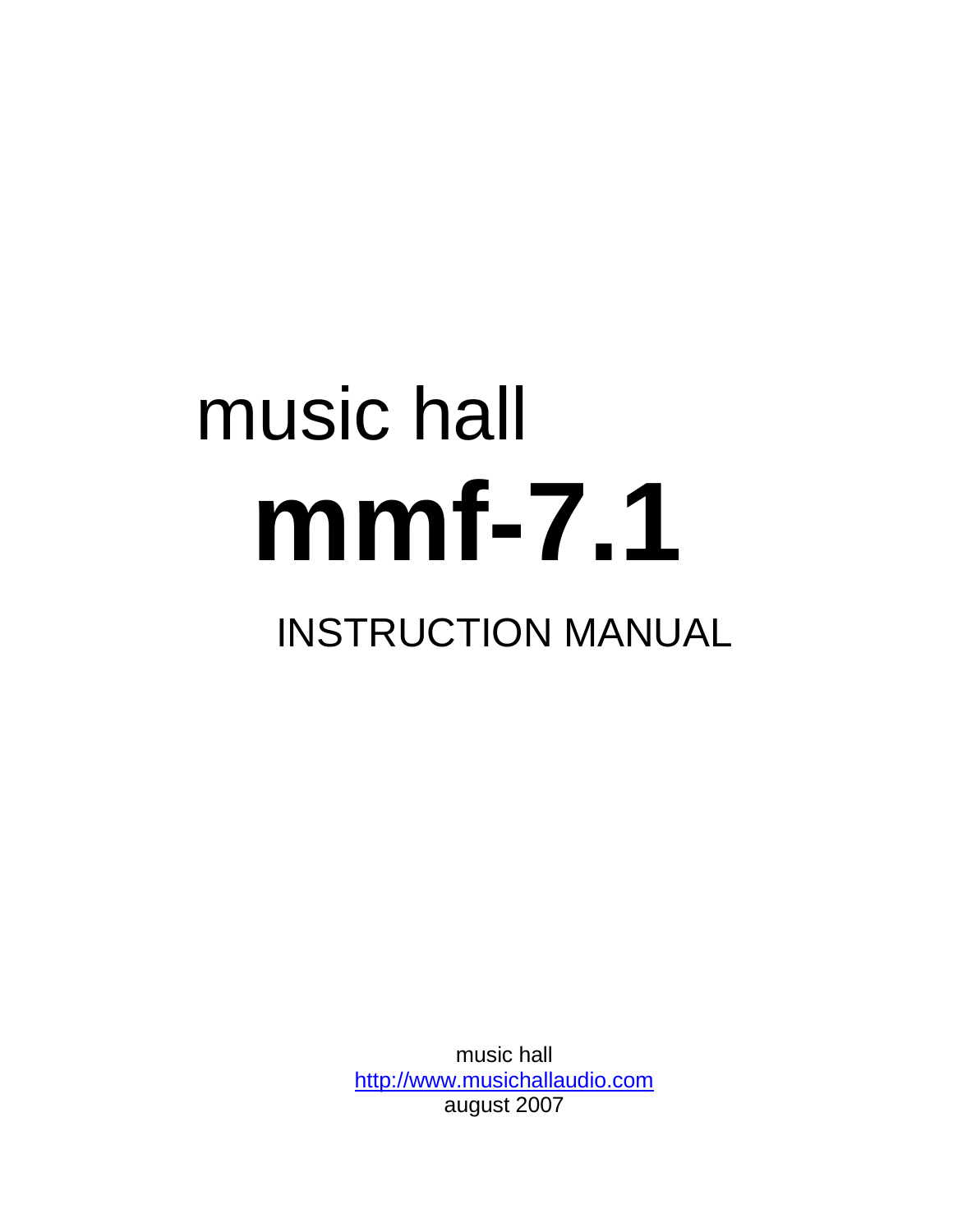# **CONGRATULATIONS ON YOUR PURCHASE**

You have selected an exceptional turntable. Each component used in the construction of the mmf-7.1 was selected to provide you with superior performance and the highest level of sound reproduction available today. We know of no turntable that costs as much to produce yet sells for so little. The precise and elegant design of this turntable makes it easy to install and operate. Please take a few moments to read over the operating instructions to ensure that you get the best performance from your turntable and years of trouble-free service.

#### **SAFETY GUIDELINES**

This product is designed and manufactured to strict quality and safety standards. However, you should be aware of the following installation and operation precautions:

#### **1. Take heed of warnings and instructions**

Read all the instructions before connecting or operating the turntable. Keep this manual so you can refer to these safety instructions. Heed all warnings and safety information in these instructions and on the turntable. Follow all operating instructions.

#### **2. Water and Moisture**

To reduce the risk of fire or electric shock, do not expose the turntable to moisture or water. If the turntable is exposed to moisture, immediately disconnect the power cord from the wall. Take the deck to an authorized music hall service center for inspection. Do not touch the turntable, power cord, or plug with wet hands.

#### **3. Object or liquid entry**

Do not allow foreign objects or liquids into the unit. If this happens, immediately disconnect the power cord from the wall and take the unit to an authorized music hall service center for inspection.

#### **4. Heat**

Keep the turntable away from naked flames, radiators, heat registers, stoves, or any other heat-producing appliances (including amplifiers).

#### **5. Climate**

The turntable has been designed for use in moderate climates. Do not attempt to use below 41 degrees Fahrenheit (5 degrees Celsius) or above 95 degrees Fahrenheit (35 degrees Celsius).

#### **6. Racks and Stands**

Place the turntable on a fixed, level surface strong enough to support its weight. Do not place it on a moveable cart that could tip over. We recommend only using stands approved for use with audio equipment. See the **SITING** section for further suggestions.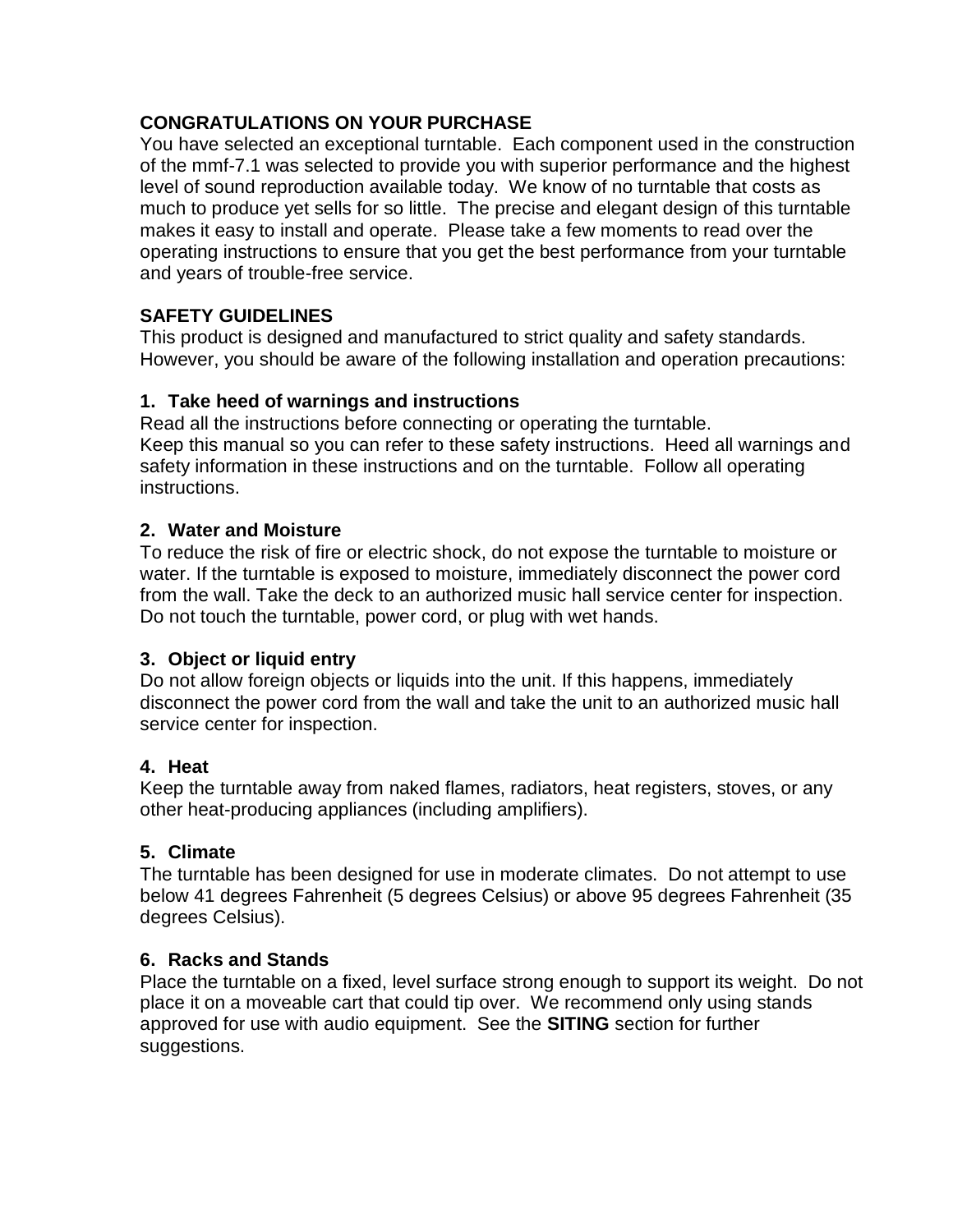# **7. Cleaning**

Please refer to the **MAINTENANCE** section for detailed cleaning instructions.

#### **8. Power Sources**

Connect the turntable only to a power supply of the type and voltage described in the operating instructions or specified on the rear panel of the unit.

## **9. Power-cord protection**

Connect the turntable to the power outlet only with the cord supplied. Do not modify the supplied cable in any way. Do not attempt to defeat grounding and/or polarization provisions.

Do not use extension cords.

Do not route the power cord where it will be crushed, pinched, bent at severe angles, exposed to heat, or damaged in any way.

#### **10.Non-use periods**

If the deck is to be left unused for a long period of time, the power cord should be unplugged from the wall outlet and the belt removed.

#### **11.Damage Requiring Service**

Stop using the turntable immediately and have it inspected by an authorized music hall service center whenever:

- **1.** The power supply cord or plug has been damaged.
- **2.** Liquid has been spilled onto the motor or into the bearing well.
- **3.** The turntable has been exposed to rain.
- **4.** The turntable does not operate properly.
- **5.** The turntable has been dropped or damaged.
- **6.** Smoke or any unusual smell is detected from the turntable.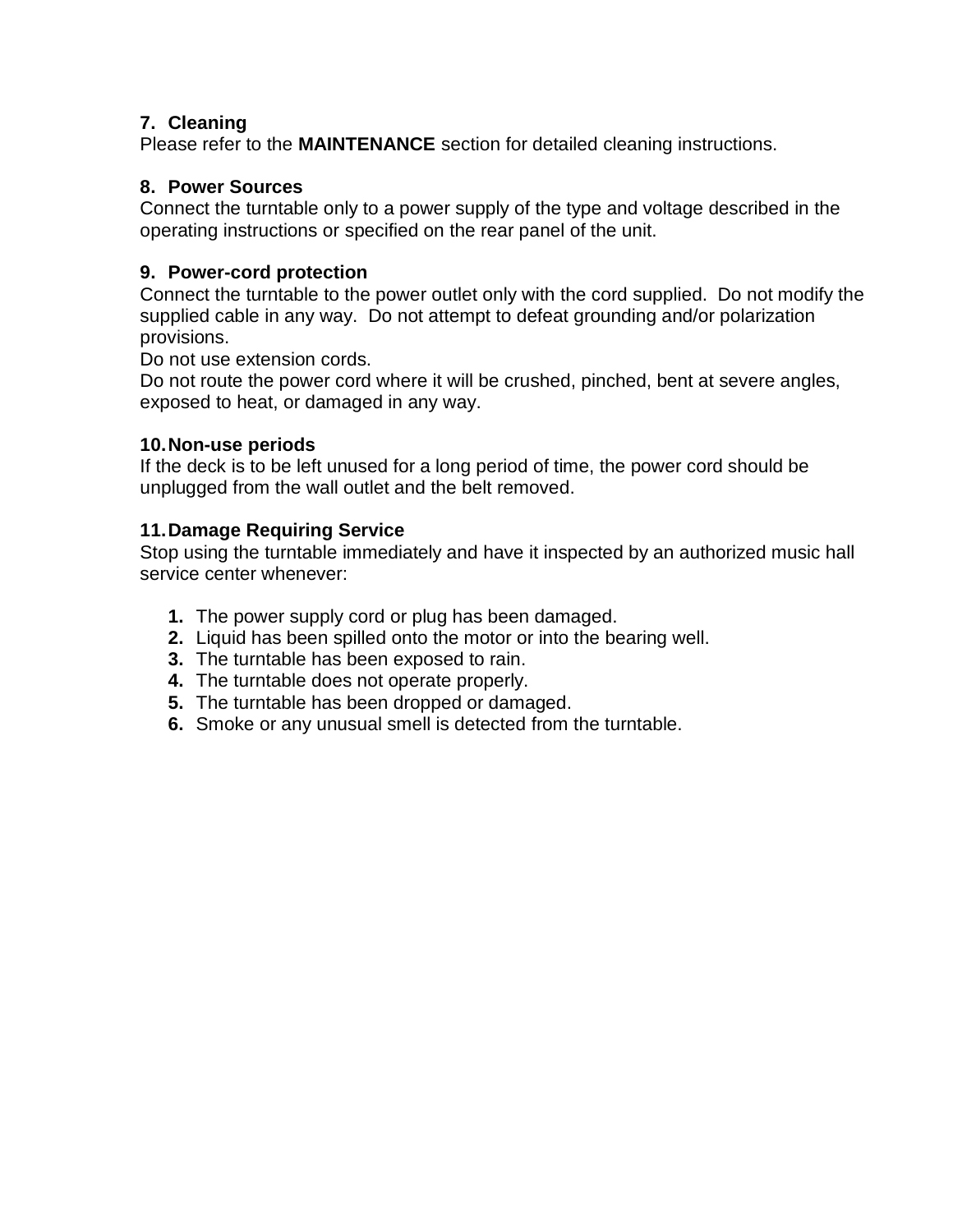

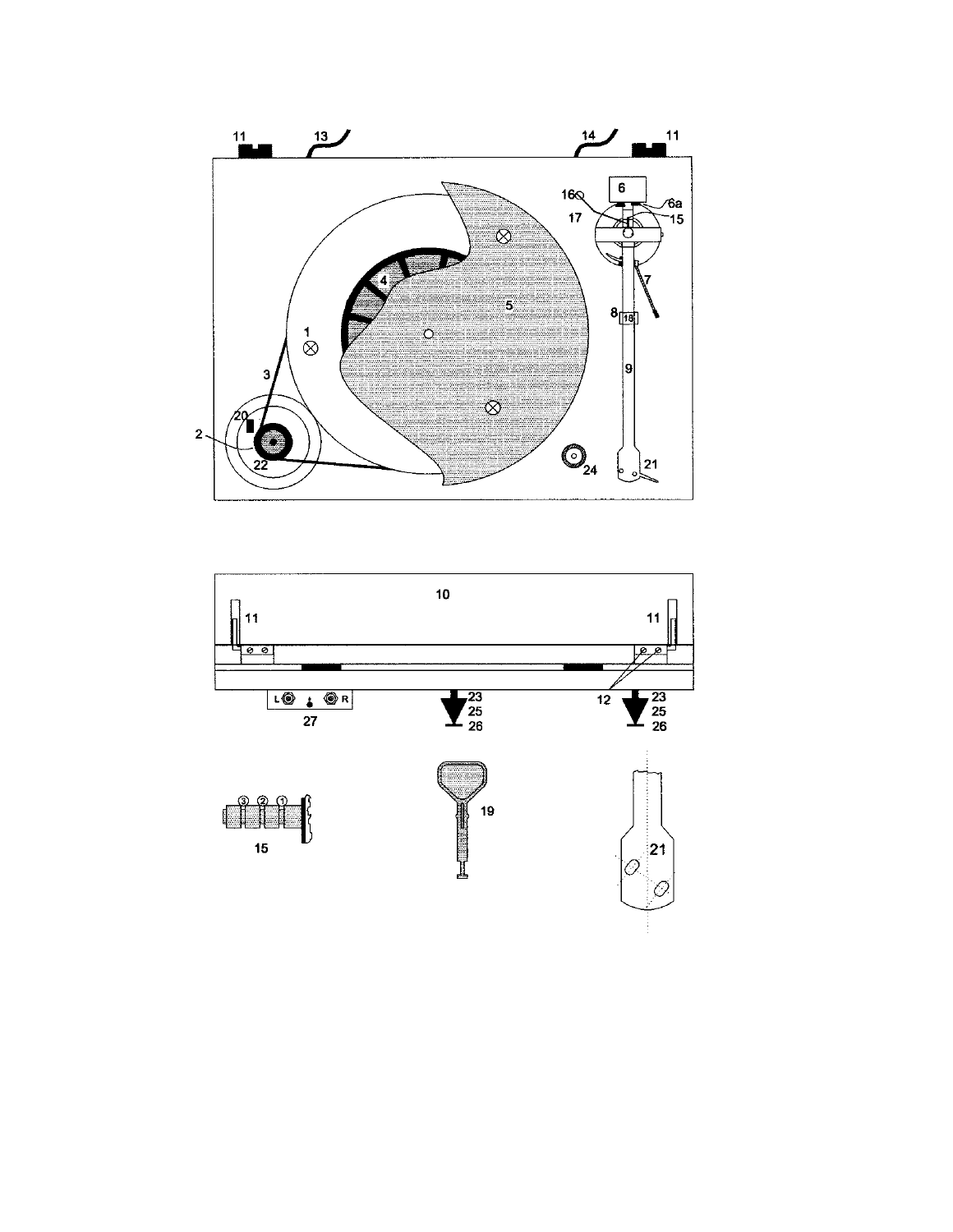# **PARTS INVENTORY AND OPERATION CONTROL DIAGRAM**

- **1.** 3 x removable transport screws
- **2.** 1 x stepped motor pulley
- **3.** 1 x drive belt (packaged in parts bag)
- **4.** 1 x sub-platter
- **5.** 1 x platter with felt mat (packaged in bottom of box)
- **6.** 1 x tonearm counterweight (located in packing material)
- **7.** 1 x tonearm lift lever/cueing lever
- **8.** 1 x tonearm rest
- **9.** 1 x tonearm
- **10.** 1 x dust cover
- **11.** 2 x dust-cover hinges
- **12.** 4 x dust-cover hinge screws
- **13.** 1 x mains cable connected to wall transformer
- **14.** 1 x removable high quality interconnect cable (included in parts bag)
- **15.** 1 x anti-skating rod
- **16.** 1 x anti-skating weight (packaged in parts bag)
- **17.** 1 x anti-skating hanger
- **18.** 1 x removable tonearm-locking strap (red plastic)
- **19.** 1 x belt changing tool (packaged in parts bag)
- **20.** 1 x on/off switch
- **21.** 1 x head shell fitted with Goldring Eroica H (high output moving-coil cartridge)
- **22.** 1 x motor
- **23.** 3 x threaded screws
- **24.** bubble level
- **25.** adjustable spiked feet
- **26.** spike protectors
- **27.** turntable output connectors

Parts bag includes:

- 1pr. x white gloves
- 1 x 45 rpm adapter
- 1 x drive belt (3)
- 1 x anti-skate weight (16) (tiny weight attached to small piece of fishing line)
- 1 x belt changing tool (19)
- 1 x Allen key to adjust arm lift
- 1 x Allen key to adjust VTA (this one has a slight bend in it)
- 1 x record clamp
- 1 x high quality interconnect cable (14)
- 3 x adjustable spiked feet (25)
- 4 x spike protectors (26) (flat dime looking object that spike sits on)
- 1 x cartridge alignment guide
- 1 x instruction manual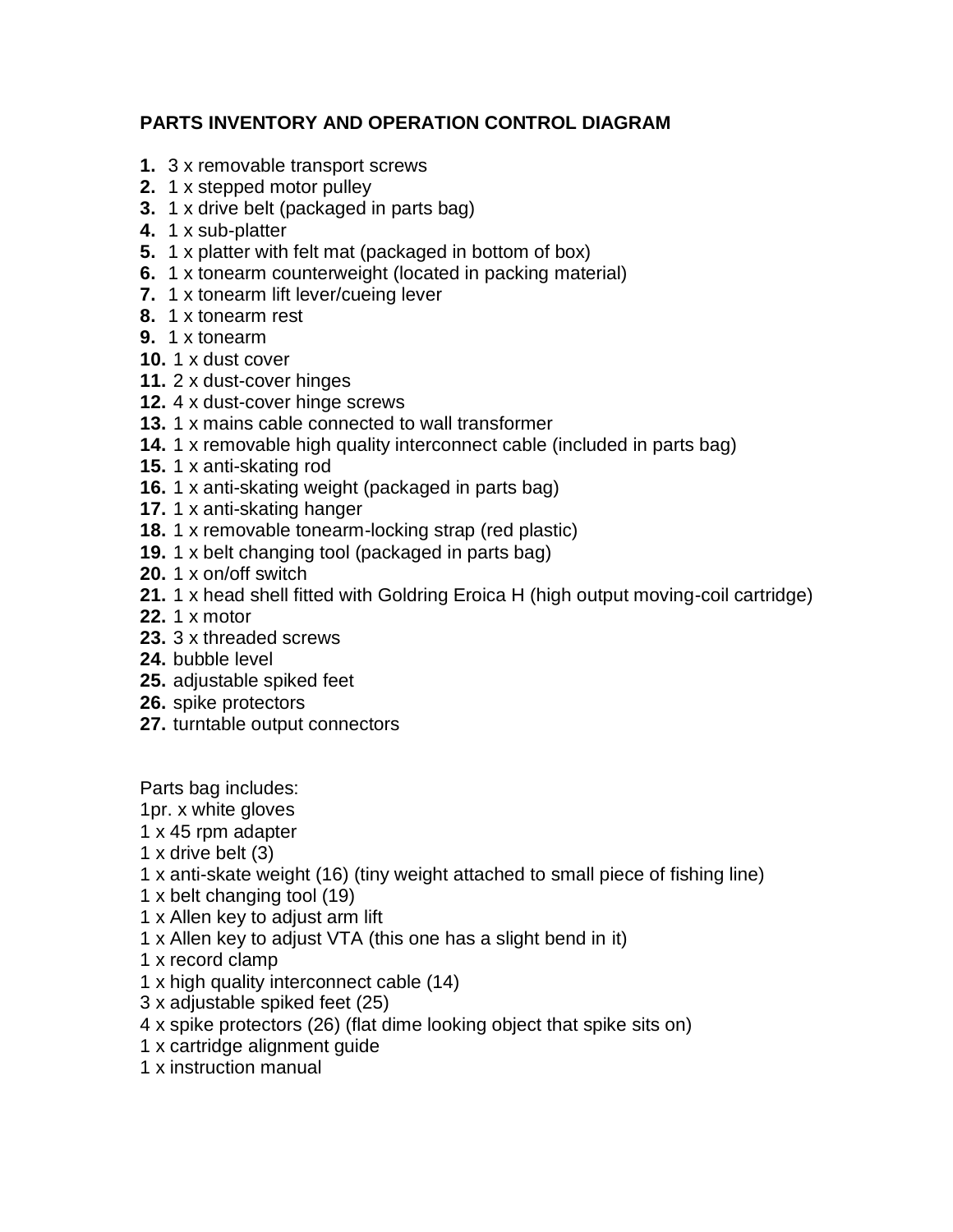# **GETTING STARTED**

Thank you for purchasing the music hall mmf-7.1 turntable. The music hall mmf-7.1 turntable is 2-speed belt-driven, audiophile quality turntable with many unique features. It is constructed using a split-plinth design and features an external motor. The mmf-7.1 comes in a high gloss, black piano lacquer finish.

#### THE SPLIT-PLINTH.

The plinth has three adjustable spiked feet and comes with a set of small discs (cups). The discs prevent marking of the surface of the supporting shelf. A spirit level is incorporated on the top platform. The two platforms of the plinth are separated by four Sorbothane hemispheres, which act as a suspension and isolation system. External phono sockets are attached to the bottom platform. A high quality interconnect is supplied.

#### THE MOTOR

The motor is 12 volt AC and comes with an external power supply. The motor rests in a cutout on the front, left quadrant of the turntable. It is completely isolated from the table and sports a blue LED. Placing the motor diagonally opposite the arm reduces any vibrations caused by the belt from entering into the cartridge. Any vibrations would be absorbed along the length of the arm thus bypassing the stylus (The stylus moves from left to right, not front to back).

#### THE PLATTER

The belt runs round the perimeter of the acrylic platter. Acrylic was chosen for its superior sound quality and isolation properties. A screw-on record clamp and felt mat are supplied as standard.

#### THE ARM

The tonearm is the 'Project Carbon'. This is a carbon fiber version of the acclaimed Project 9.1 arm. The bearings are made from hardened stainless steel points set in sturdy ring cages. The counterweight's center of gravity is level with the stylus tip. It is decoupled from the arm and acts as a resonance damper. The arm also has adjustable VTA, a damped arm lift and highly flexible internal wiring drawn from high purity copper.

#### THE CARTRIDGE

The mmf-7.1 comes standard with a Goldring Eroica H, high-output moving-coil cartridge. The Eroica H was chosen for its low mass, high rigidity body, rare earth Neodymium magnet, and its Gyger II line contact stylus. It is a perfect complement to the audiophile qualities of the mmf-7.1. These features combine to ensure that the mmf-7.1 delivers superior audio performance that will provide years of enjoyment.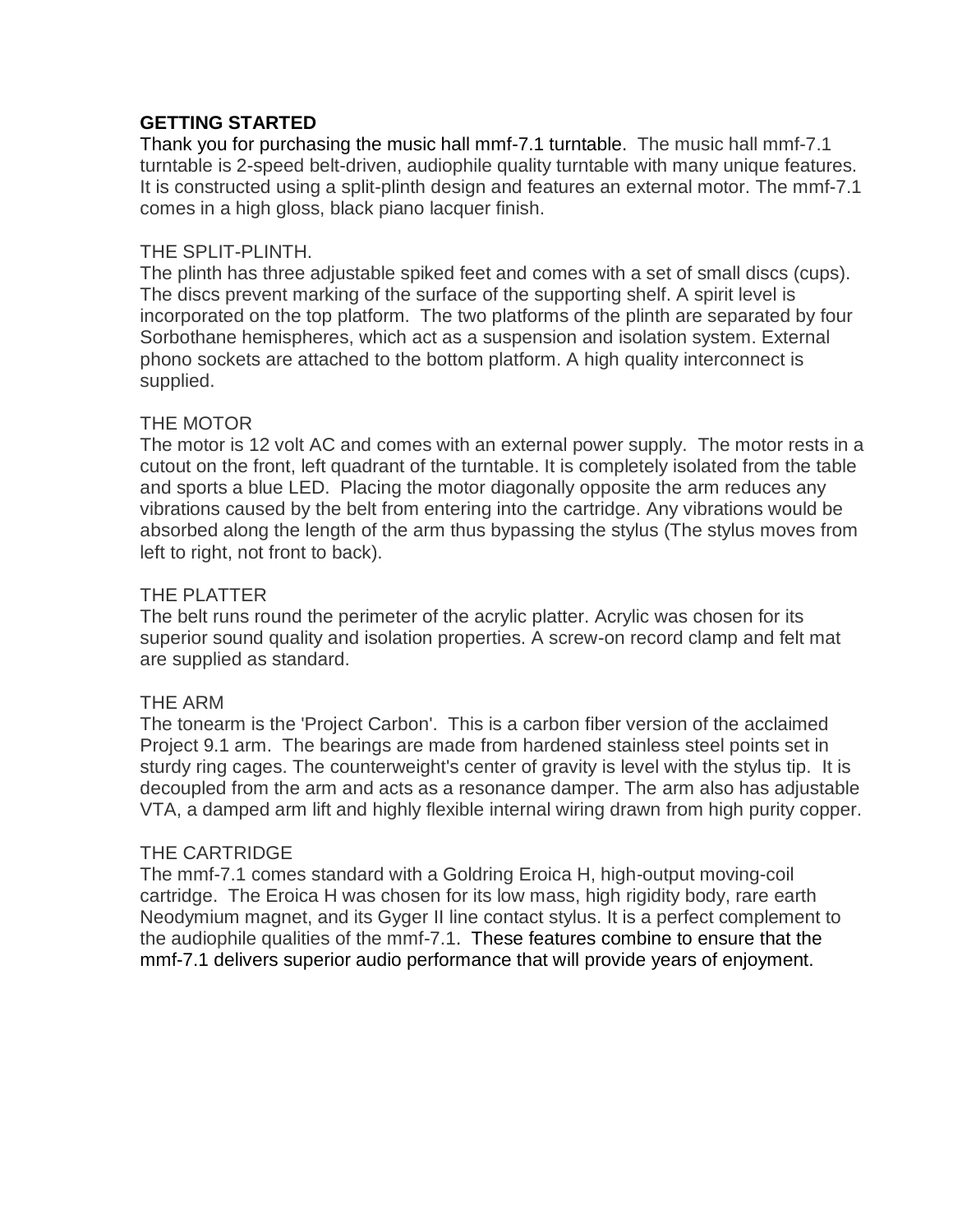#### **FOR YOUR INFORMATION**

This manual provides valuable information that will help you get optimum performance from your system. Please contact your authorized music hall dealer for any additional clarifications you may require. **Save the music hall mmf-7.1 shipping carton and all enclosed packing material for future use.** Shipping or moving the mmf-7.1 in anything other than the original packing material may result in severe damage that is not covered by the warranty. Be sure to keep the original sales receipt; it is your best record of the date of purchase, which you will need in the event warranty service is required.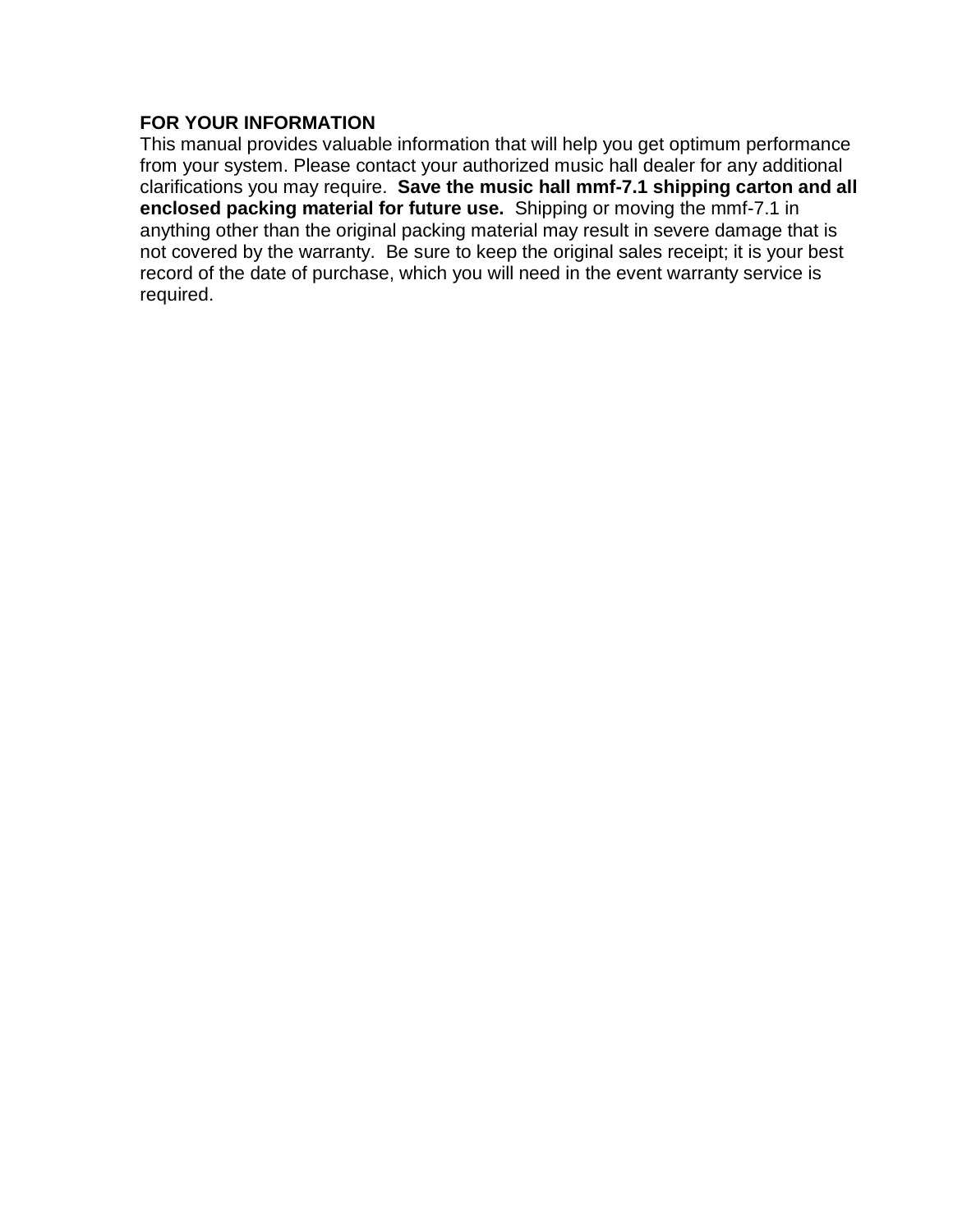#### **SET-UP**

The music hall mmf-7.1 is supplied partially disassembled and carefully packaged for safe transport. To assemble the turntable, please follow the instructions carefully.

- **1.** Clear a level (use a spirit level) and suitable workspace to assemble the turntable. This may be the final playing location.
- **2.** Remove and put on white cotton gloves (in large plastic bag)
- **3.** Remove the turntable and all parts from the carton. A short gray piece of plastic pipe will be found underneath the cutout portion of the turntable on top of the motor. This is part of the packing and is not used with the motor or turntable.
- **4.** Screw the three spiked feet (25) (included in parts bag) onto the threaded screws (23) on the bottom of the turntable. 4 x spike protectors (26) (flat dime looking objects that spike sits on) are included. Use them underneath the spikes.
- **5.** Level the turntable by adjusting the spiked feet (25). Use the bubble level (24) for this purpose.
- **6.** Remove the 3 transport screws (1) from the turntable and save for future use.
- **7.** Gather together the 3 motor components (round motor base found in bottom of box under the Styrofoam, wall transformer – found in small white carton in bottom of box, and motor – found underneath the turntable motor cutout and piece of gray plastic pipe. The short plastic gray pipe is part of the packing material and is not used with the turntable or motor.
- **8.** Place the round motor base underneath the motor cutout on the left front of the turntable. Center the motor base in the cutout.
- **9.** Carefully, ease the motor into the cutout and onto the motor base. Orient the motor so that the socket for connection to the wall transformer is towards the back.
- **10.**Run wire from the wall transformer under the turntable and plug it into the socket on the lower back of the motor.
- **11.**Center the platter (5) over the spindle of the sub-platter (4) and lower it until it rests securely on the sub-platter.
- **12.**Install the drive belt (3) for 33⅓ rpm play. Loop the belt around the smaller diameter rim of the stepped motor pulley (2) and around the rim of the platter (5). (For 45rpm play, use the large diameter rim of the motor pulley).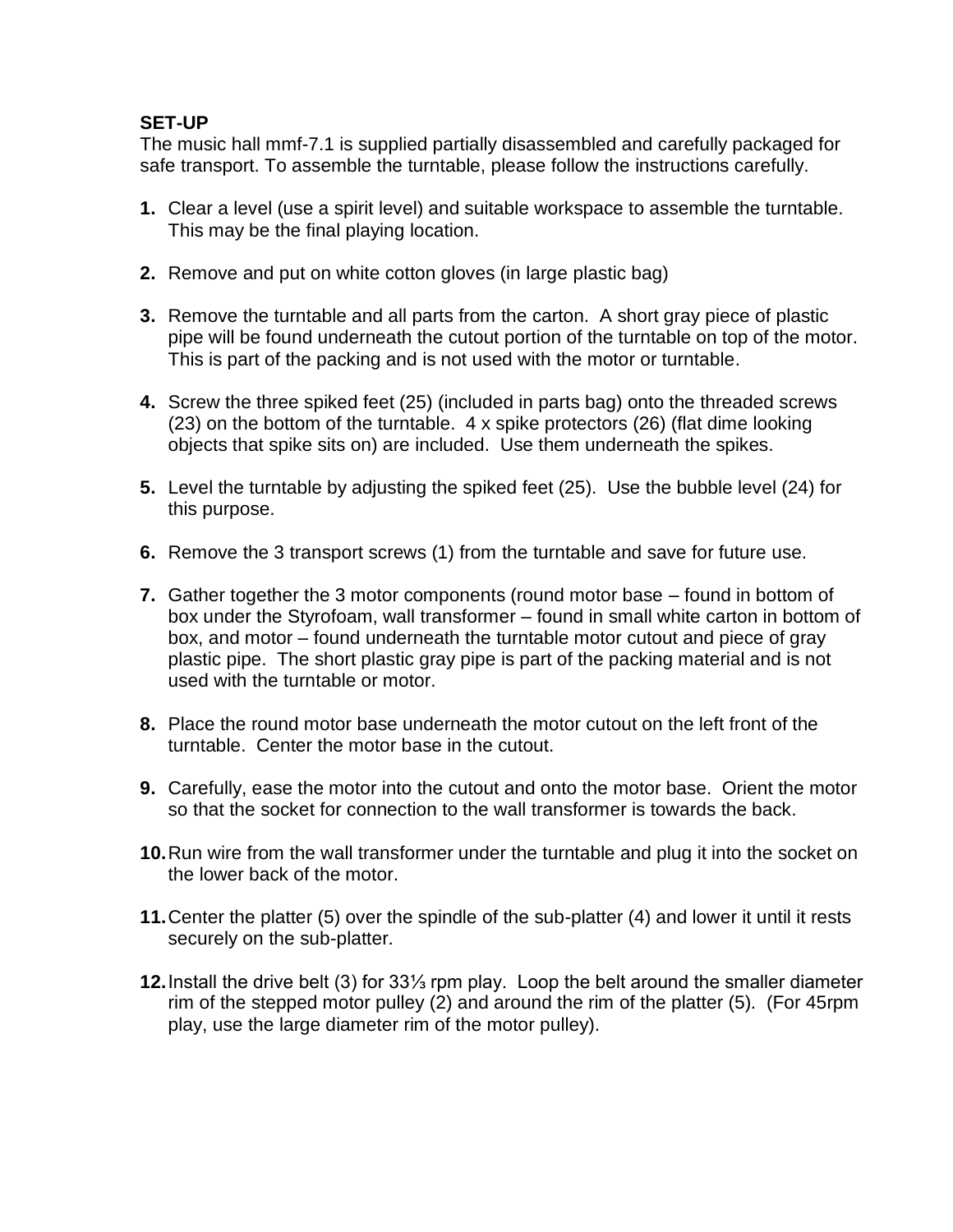

- **13.**Place the counterweight (6) onto the tonearm. To do this, position yourself in front of the turntable. Hold the counterweight so that the numbers are nearer you. Carefully, screw the counterweight counterclockwise onto the back of the tonearm.
- **14.**Remove the tonearm-locking strap (18). Place it in a safe position for possible future transport.
- **15.**Make sure the tonearm is in the tonearm rest (8). Carefully, remove the stylus guard (the piece of clear plastic on the bottom of the cartridge). It slips off of the cartridge by pulling it towards you in a slight downward motion. Save it for future use.
- **16.**You will now set the tracking force. The mmf-7.1 comes complete with a factory installed Goldring Eroica H cartridge. We recommend a tracking force of 1.75g. Please note; the tracking force scale (6a) on the counterweight has no decimal point. 10 on the tracking force scale actually is 1.0 g. 15 is actually 1.5g, etc. 1.75 g is between 17 and 18g on the scale. To set the tracking force you must first balance (zero) the tonearm (9).

The objective of balancing or zeroing the tonearm is to get the tonearm to float parallel to the platter.

#### First, **lower the cueing lever** (7).

Using your left hand, lift, position, and hold the tonearm (9) between the tonearm rest (8) and the platter (5).To avoid damage, be careful not to allow the cartridge to contact the plinth (the turntable base).

With your free hand turn the counterweight counterclockwise or clockwise until the tonearm floats freely, without the aid of your hand, in mid-air and parallel to the platter. Don't worry about the number on the tracking force scale, you will soon calibrate and set it properly. Once you have balanced the tonearm, return it to the tonearm rest.

You are now going to set the ring with numbers on the counterweight to zero. This is called the tracking force scale.

The tracking force scale (6a) turns independently of the counterweight.

#### **IMPORTANT**

**With your right hand hold the rear part of the counterweight to make sure that it does not move.** 

With your left hand, lightly grip and turn the tracking force scale until the number zero is in the twelve o' clock position (dead center on top of the counterweight).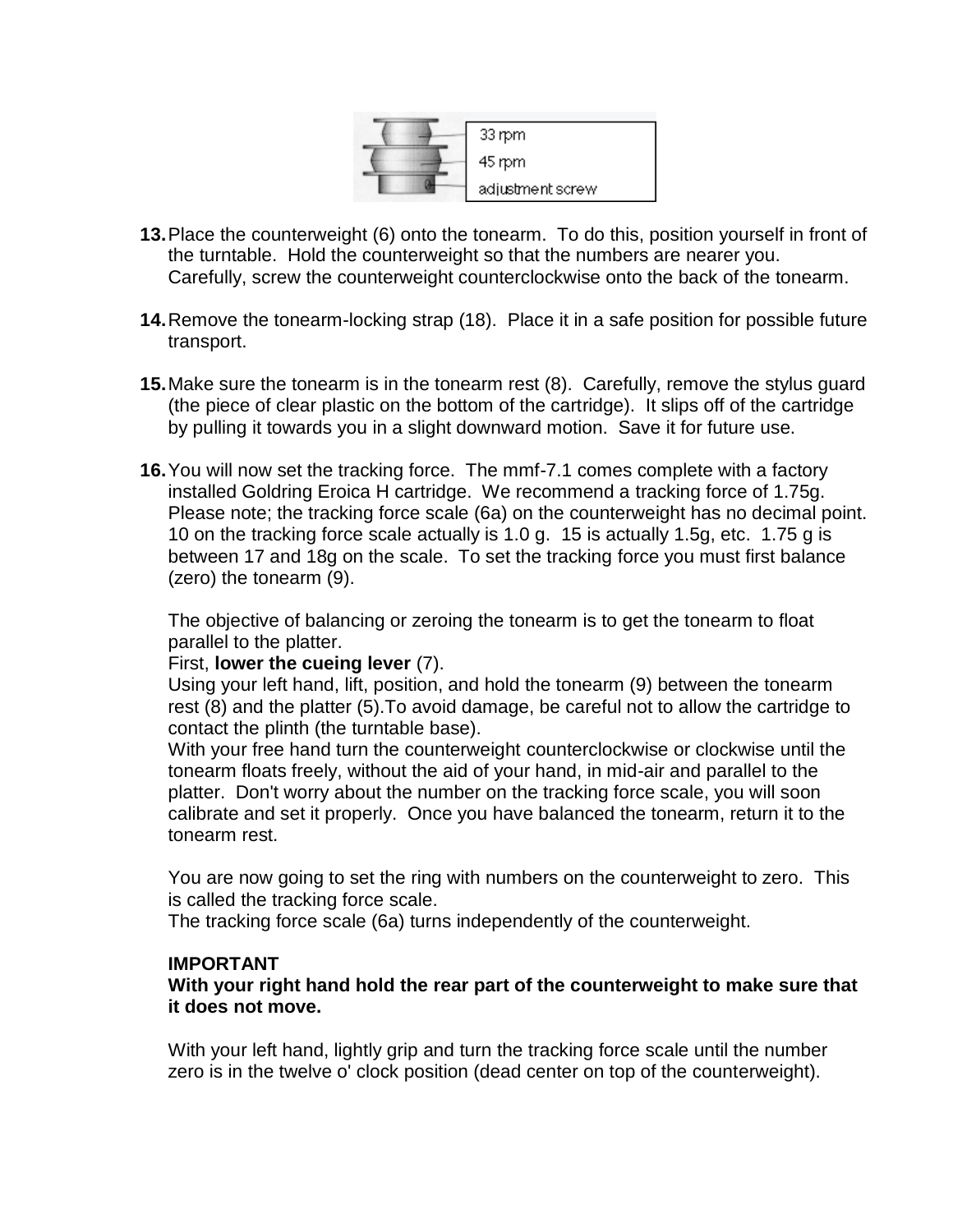The tonearm is now zeroed. Check it, by once again floating the tonearm between the tonearm rest and the platter. If the tonearm doesn't float parallel to the platter at zero, return to the previous steps and make the necessary adjustments.

Return the tonearm to the tonearm rest.

#### **IMPORTANT Do not touch the tracking force scale again.**

Turn the counterweight counterclockwise with your right hand. You will notice that the tracking force scale will also turn. Turn it through numbers 5, 10, 15 to the position centered between 17 and 18 on the scale). This is equivalent to 1.75 grams. The correct tracking force has now been set.

Every arm and cartridge combination has an optimum tracking force. This can easily be set by ear. Increments of 0.1g can produce significant differences. Once the cartridge has run-in (usually about 24 -50 hours of playing time) feel free to experiment with a slightly higher or lower tracking force and pick the one you prefer.

**17.**Locate the anti-skating weight (16). You will notice a small fishing line attached to the anti-skating weight (16). Slip the looped end of the fishing line over the antiskating rod (15) and into notch number 2 (See diagram below). Lift the anti-skating weight (16) over the anti-skating hanger (17) and feed the fishing string through the looped end of the anti-skating hanger (17). The anti-skating weight (16) should now be dangling in free space to the left of the hanger. If it is not dangling, simply bend the anti-skating hanger (17) by pushing it away from the tonearm pillar with your finger.



**18.** Slide the dust cover (10) onto the dust cover hinges (11) on the back of the plinth. If necessary, adjust the tightness of the hinges by turning the dust cover hinge screws (12).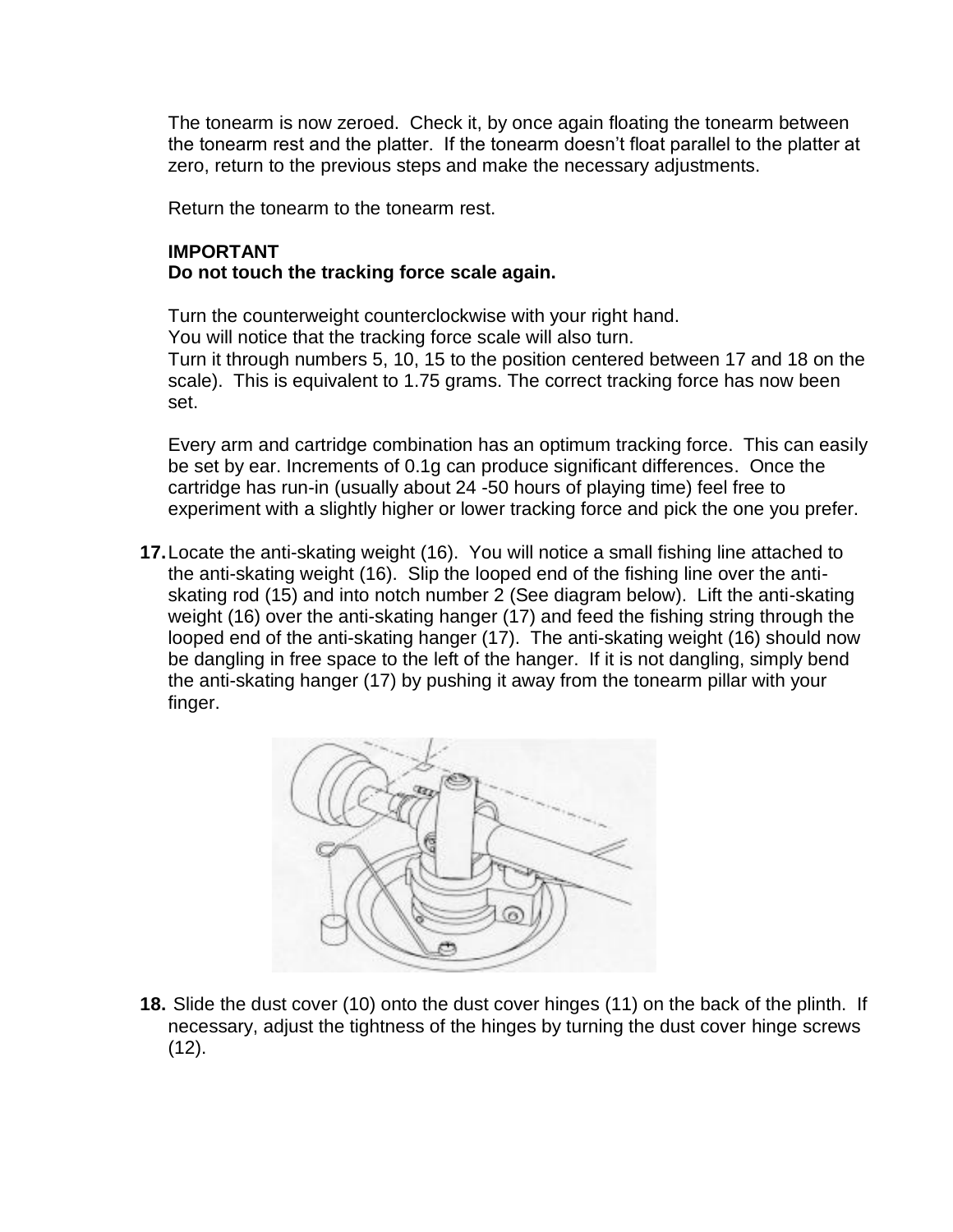# **NOTE**

If you are substituting another cartridge for the Goldring Eroica, you may need to make the following further adjustments to the tonearm (9) and cartridge:

# **If you are a novice, music hall recommends getting professional help.**

All cartridges with half inch mounting holes can be fitted. Leaving the stylus guard on, fit the cartridge to the head shell (21) using the screws supplied with the cartridge by passing one screw through each slot in the finger lift and the head shell (21). Snug the nuts.

Connect the tonearm (9) wires to the cartridge pins as follows:

white left channel positive (L+) red right channel pos. (R+)

green right channel return (R -)

blue left channel return (L -)

To achieve the best sound reproduction, the cartridge must be positioned precisely in the head shell. To do this, fit the tangency guide (you'll find this in the parts bag. It's a white rectangular piece of cardboard with black lines) over the spindle at point 'A' and onto the platter, black lines side up (See diagram below). Remove the stylus guard. Move the tonearm (adjusted for the correct tracking force of your cartridge) to the pattern. When the stylus tip of the cartridge is at points 130mm and 240mm, the front of the cartridge should be parallel to the lines on the pattern. If necessary, slide the cartridge back and forth until the stylus tip is positioned correctly. Tighten the cartridge mounting screws.



**VTA Adjustment:** The VTA for the installed Goldring Eroica H cartridge has been properly set at the factory. To adjust the VTA for other cartridges, lay a record on the platter (5). Slacken the horizontal adjustment screws (two **Allen** screws located near the plinth on the back of the tonearm pillar) with the Allen Key provided. **IMPORTANT.** 

**Do not loosen the vertical screws that hold the anti skate arm to the base.**

Move the tonearm (9) up or down until it is parallel to the record surface when viewed from the side. Tighten the horizontal adjustment screws.

VTA like Tracking Force can also be set by ear. Feel free to experiment with VTA positions slightly above or below parallel and choose the position you prefer.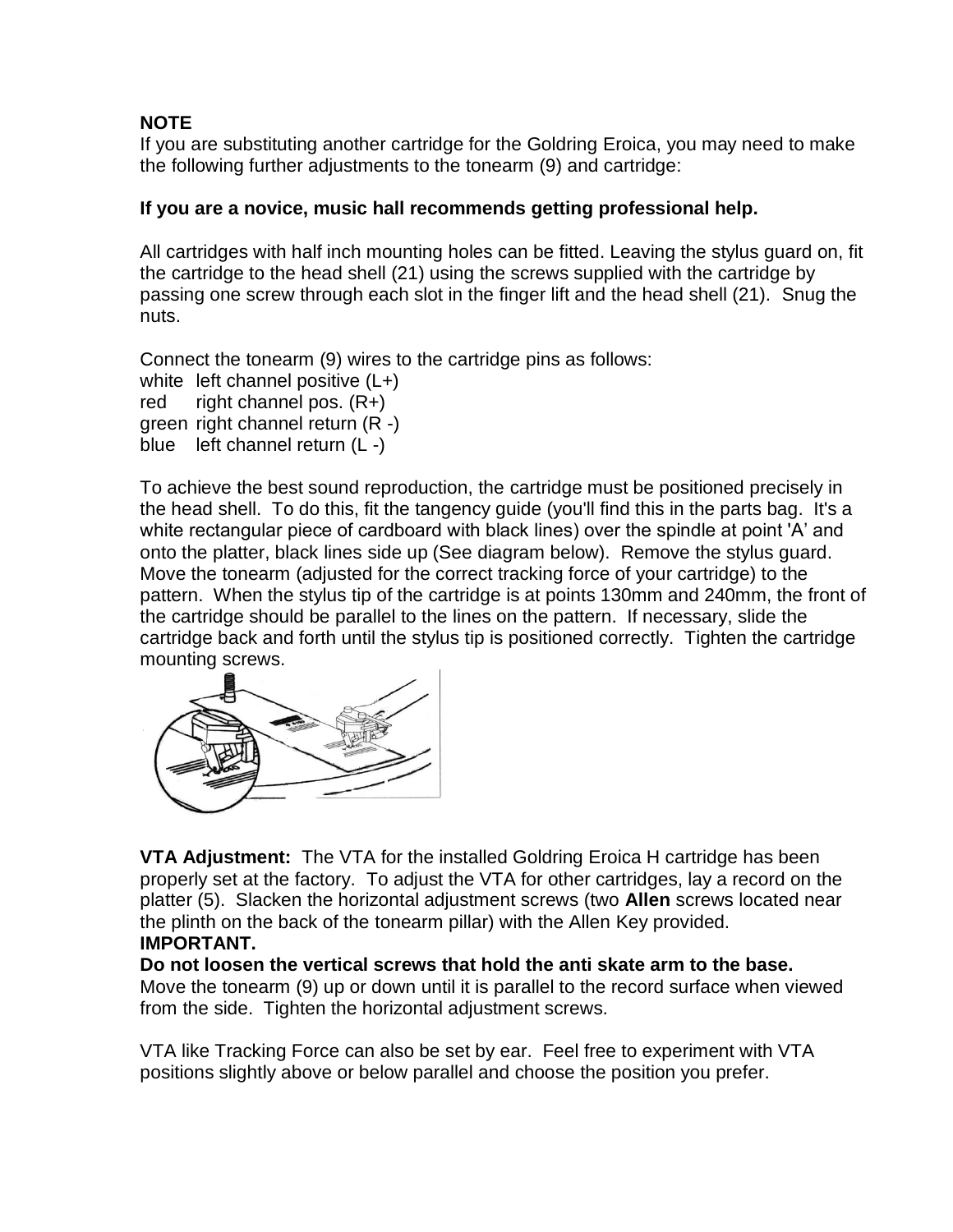If you have any further questions regarding the adjustment of your turntable, please contact your music hall dealer.

**Azimuth Adjustment:** Azimuth is the angle of the stylus to the record groove. Viewed from head-on, you want the stylus to be perpendicular to the record groove so as to not favor one channel over the other. Keep in mind that azimuth is properly set at the factory and rarely needs to be adjusted. You can check the azimuth by performing a visual inspection. Place the tonearm (9) in the middle of a non-spinning record and look to see that the stylus is perpendicular to the record groove. If it is off to one side or the other, you will need to adjust the azimuth. To adjust azimuth, simply loosen the setscrew located on the top of the tonearm (9) under the anti-skating rod (15). To adjust the setscrew, you will need to first remove the anti-skating rod (15). Start with the tonearm (9) in the tonearm rest (8). Remove the anti-skating weight (16) from the anti-skating rod (15). Hold the anti-skating rod (15) between your thumb and forefinger and unscrew it using a clockwise rotation. Lift the tonearm  $(9)$  up about  $2 - 3$  inches out of the tonearm rest (8). Look carefully on top of the tonearm (9) near the area previously occupied by the anti-skating rod (15). You will see a small setscrew. Slightly loosen this screw. This will loosen the tonearm (9) and allow you to twist it from side to side. Position the tonearm (9) so that the stylus is perpendicular to the record groove. Tighten the setscrew. Replace the anti-skating rod (15) and anti-skating weight (16). Listen. You are listening for a balanced soundstage with the greatest area and depth. You may need to go back and forth a couple of times to achieve the best setting. Please note that small changes in azimuth make a big difference in the sound.

# **\*Save all packing materials, parts, and screws for possible future transport\***

#### **SITING**

FLOOR MOUNTING - Place the deck on a small, light, rigid table, e.g., coffee table. Ensure that the table is level on the floor and not rocking.

WALL MOUNTING - Wall mounting may be preferable when the floor is springy or when there is risk of damage by children or pets. The shelf should be light and rigid, and fully supported by, but not firmly screwed or glued to its brackets.

To allow the lid to open fully, a clearance of 3 inches (7.5 cm.) is required behind the plinth and at least 13 inches (33 cm.) above.

#### **AUDIO CONNECTION**

The Goldring Eroica H is a high-output moving-coil cartridge. To play this cartridge properly, you should plug the turntable into a MM (moving magnet) phono stage. Plug the interconnect cable (14) (found in parts bag) into the turntable output connectors (27) matching black to black and red to red. Attach the small ground wire to the thumbscrew connection. Connect the other end of the interconnect cable to the MM (moving magnet) phono input on your receiver or pre-amplifier in the same fashion.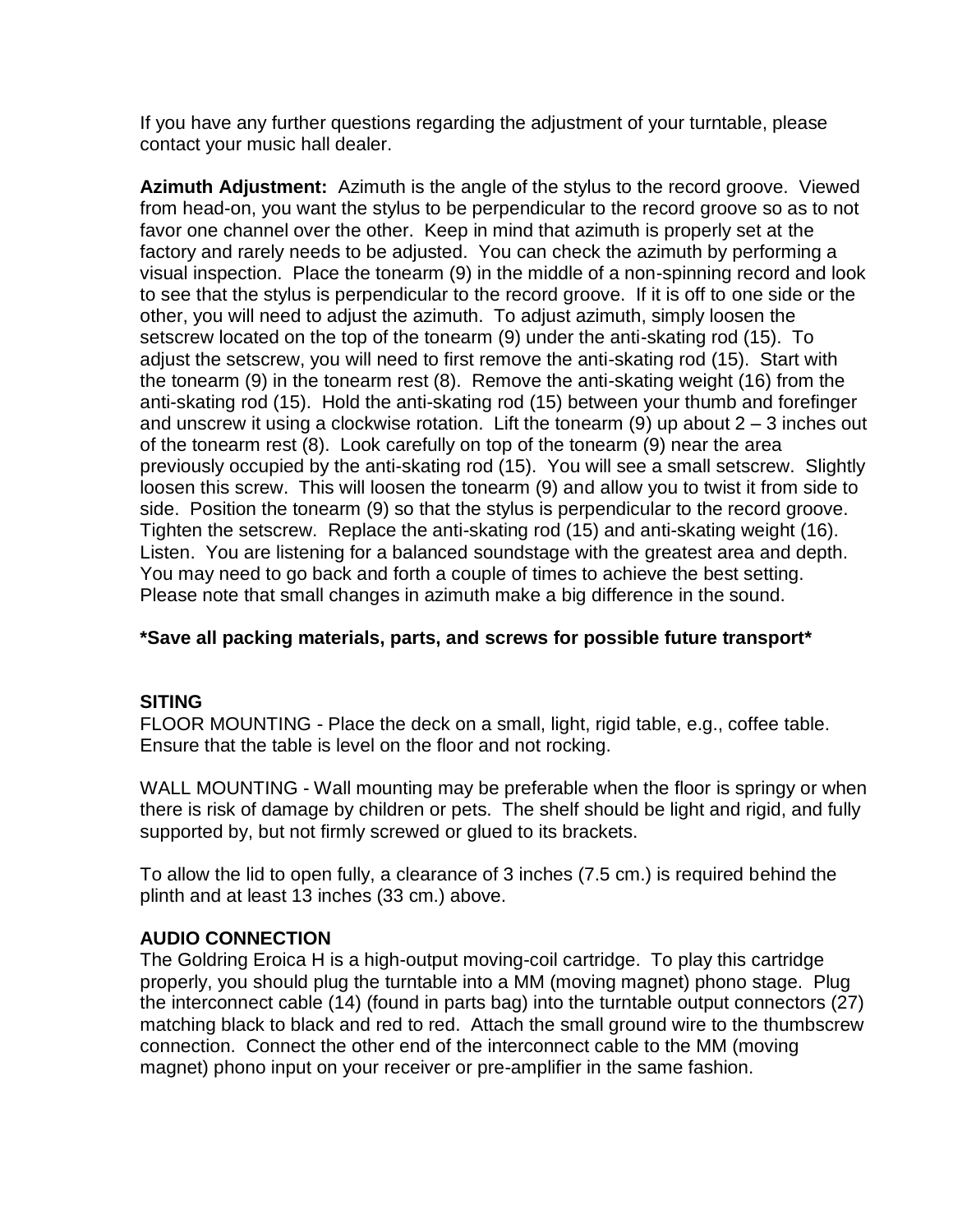#### **MAINS CONNECTION**

Locate the wall transformer. It's in a small white box set into the underside of the packing foam. Plug the small male end of the wall transformer wire into the female receptacle on the power socket for the motor. The power socket for the motor is located on the underside of the turntable near the back. Plug the transformer into the wall. Turn the motor 'ON' (20) and check that the platter (5) spins.

#### **OPERATION**

Place a record on the platter and screw on the record clamp (found in parts bag). Simply snug the clamp. Do not over tighten the clamp as damage to your record or turntable may result. Push the mains switch (20) to the 'ON' position. Remove the stylus guard and lift up the tonearm (9) with the cueing lever (7). Position the cartridge stylus tip above the initial groove of the record. Gently lower the cueing lever (7) to lower the tonearm onto the record.

To stop play, lift the cueing lever (7) to raise the tonearm (9) and then move the arm back to the tonearm rest (8). Push the mains switch (20) to 'OFF'.

To play 45 rpm records, simply move the drive belt (3) from the small to the large diameter rim of the stepped motor pulley (2). Do this using the belt-changing tool (19) to avoid touching the belt with your hands. Please note, for singles (7-inch records with a large center hole), you will need to use the 45rpm adaptor. Simply, center the adaptor over the spindle and set it on top of the felt mat. Place the single on the platter and play. Do not use the record clamp with 7-inch records.

# **MAINTENANCE**

The mmf-7.1 is designed for a long operational life. To preserve the appearance of your deck and maintain its performance, you should note the following points:

#### **\* Make sure the stylus guard is on before you begin cleaning \***

PLINTHS - The plinths are constructed from medium density fiberboard, therefore they should not be subjected to extremes of temperature or direct sunlight. The finish may change slightly with age. A damp cloth or soft duster is ideal for cleaning the plinths: polish, particularly wax-based, can be hard to remove.

PLATTER - The acrylic platter can be cleaned with a soft dry lint-free cloth.

MAT - Clean the felt mat with masking tape.

MOTOR - The motor is equipped with self-lubricating bearings. The motor pulley should be cleaned periodically to remove deposits of rubber shed by the belt. Remove the outer platter and belt. Gently clean with a cotton swab or lint-free cloth dampened with isopropyl alcohol.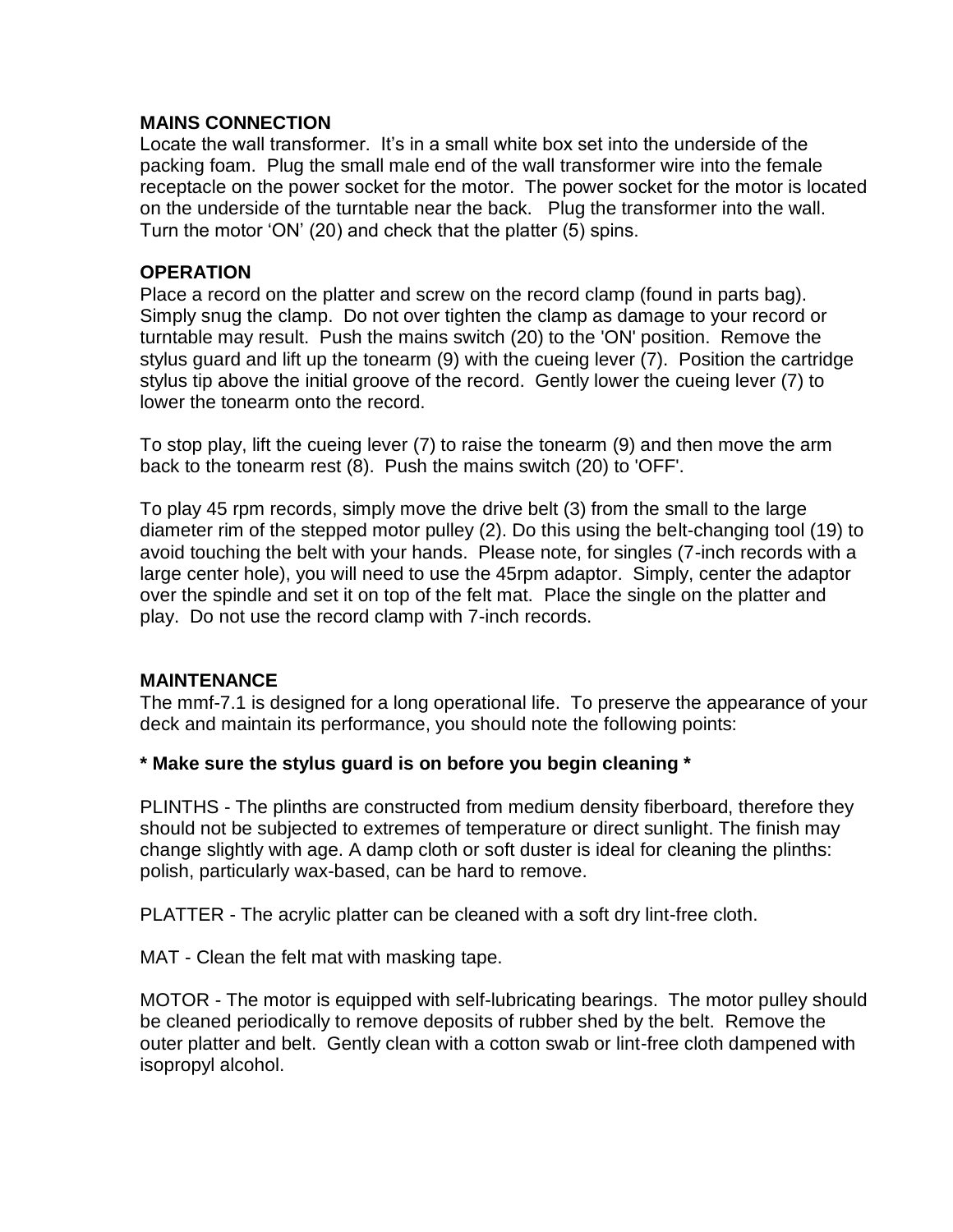BELT - The belt should last for many years. The belt can be cleaned at the same time as the pulley. The best way to clean the belt is to pull it gently through a damp cloth. If the turntable is not going to be used for a long period of time, it is advisable to remove the belt from the platter rim to prevent stretching.

OIL - The oil supplied for the main bearing provides life-long protection. If oil is lost from the bearing housing, replace it with a few drops of Mobil 1 or other synthetic oil containing Teflon.

DUST COVER - This can be cleaned using any commercial acrylic or plastic cleaners. The simplest approach is to remove any dust with a damp, lint-free cloth without rubbing and then use a soft duster. Dust covers are more often damaged in cleaning than in use.

STYLUS - Remove the stylus guard. We recommend a dry, vibrating-pad cleaner. Wet cleaners or soft stylus brushes are not recommended.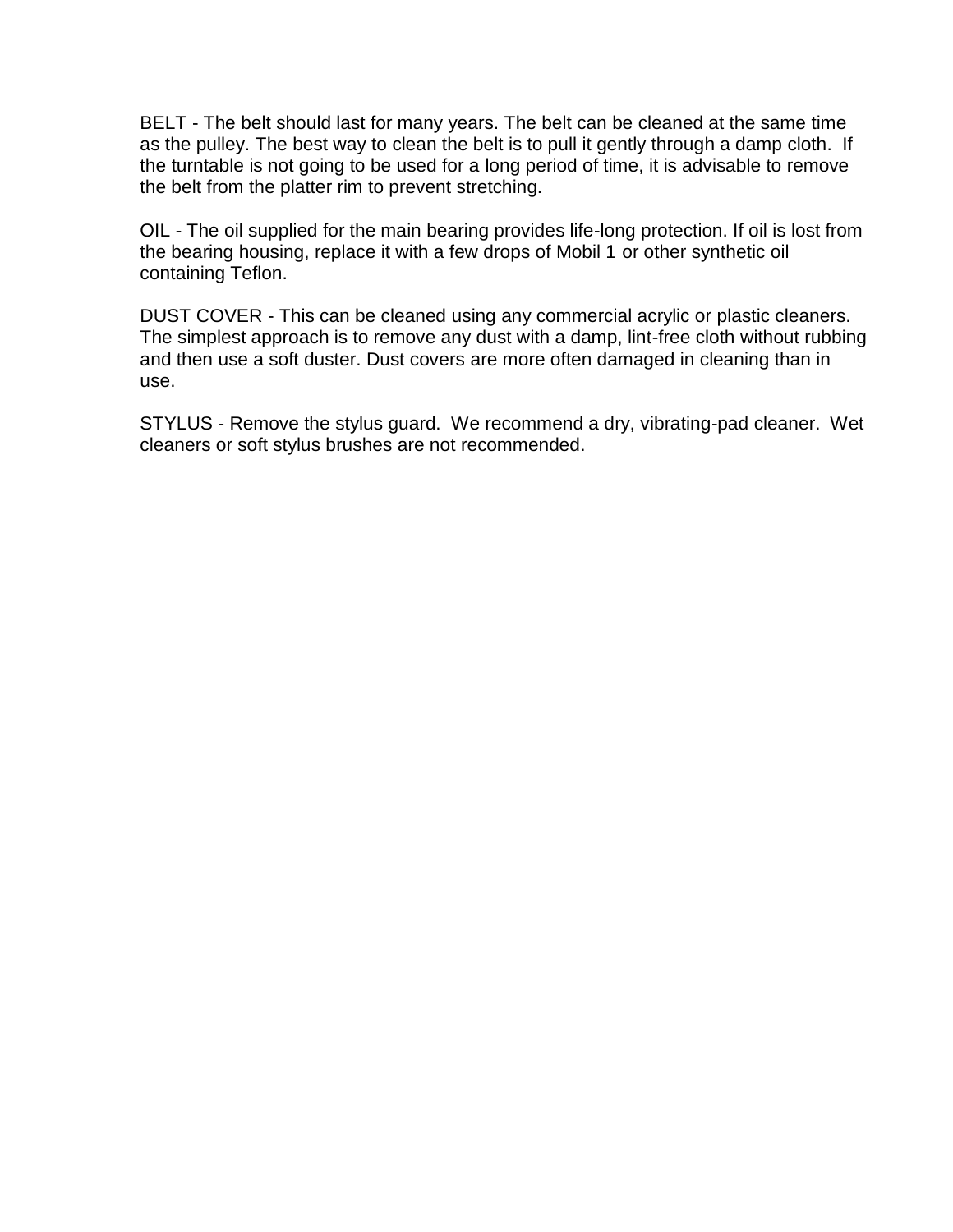# **TECHNICAL SPECIFICATIONS:**

| Power Supply:             | 115V/60Hz or 230V/50Hz                                |                                           |
|---------------------------|-------------------------------------------------------|-------------------------------------------|
| Power Absorption:         | 2VA                                                   |                                           |
| Speeds:                   | 33 <sup>1/3</sup> rpm (manual change to 45 rpm)       |                                           |
| Speed deviation:          | ± 0.9%                                                |                                           |
| Wow and flutter:          | ±0.15%                                                |                                           |
| Rumble Max:               | $> -70$ db                                            |                                           |
| Tracking force:           | $10 - 30$ mN                                          |                                           |
| Effective tonearm length: |                                                       |                                           |
|                           | 9.5 in (24.13cm)                                      |                                           |
| Overhang:                 | .71 inch (18mm)                                       |                                           |
| Platter diameter:         | 11.81 in (30cm)                                       |                                           |
| Platter weight:           | 6 lbs (2.7kg)                                         |                                           |
| Dimensions:               | (W x D x Hw/dust cover closed) 18.25 x 13.25 x 5.5 in |                                           |
|                           |                                                       | $(46.4 \times 33.7 \times 14 \text{ cm})$ |
| Weight (including pkg.):  |                                                       | 24lbs (10.9 kg)                           |

# **CARTRIDGE SPECIFICATIONS**

| 20Hz-20kHz + 2dB  |
|-------------------|
| 1dB max. @ 1kHz   |
| 25dB @ 1kHz       |
| $2.5mV + 1dB$     |
| 1kHz @ 5 cm/sec   |
| 18mm/N            |
| 0.6 <sub>mg</sub> |
| $20^{\circ}$      |
| Gyger II          |
| non-replaceable   |
|                   |

#### **Electrical Characteristics**

| 47Kohms            |
|--------------------|
| 100-500pf          |
| 0.2mH              |
| 77 <sub>ohms</sub> |
|                    |

# **Mechanical Characteristics**

| Cartridge weight: | 5.5q                            |
|-------------------|---------------------------------|
| Fixing centers:   | 0.5" (12.7mm)                   |
| Playing weight:   | $1.5 - 2.0g(1.7g \text{ nom.})$ |

# **music hall reserves the right to make technical modifications.**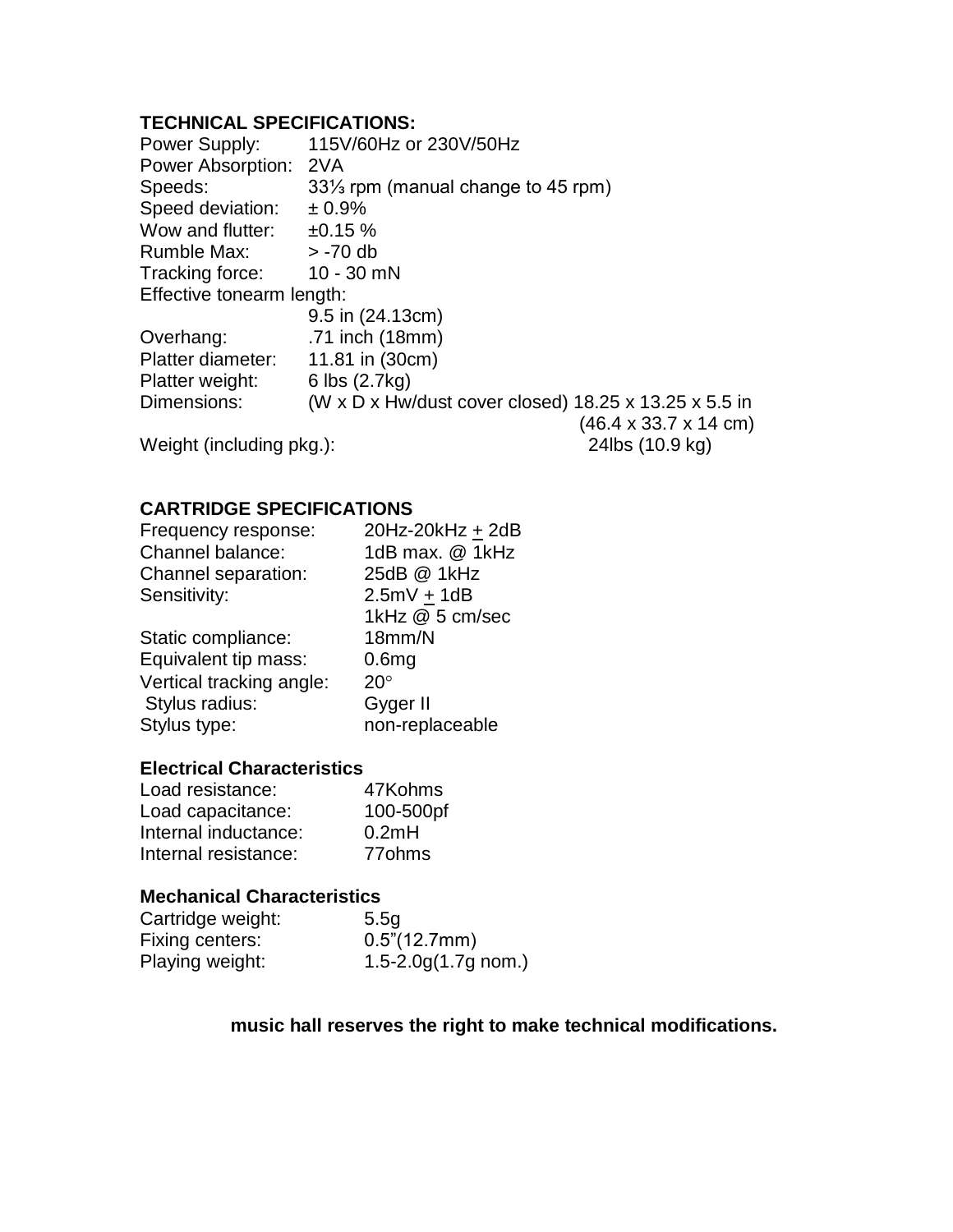# **TROUBLESHOOTING**

music hall turntables are manufactured to the highest standards and undergo strict quality controls before leaving the factory. If, for some reason your turntable is not working properly, please take a few moments to review this list of potential causes.

THE PLATTER DOESN'T TURN, ALTHOUGH THE DECK IS SWITCHED ON:

- The turntable is not connected to the mains power supply.
- No mains at the socket.
- The belt is not fitted or has slipped off**.**

#### NO SIGNAL IN ONE OR BOTH CHANNELS:

- No connection between the turntable and amplifier.
- Phono input not selected at amplifier.
- Poor contact or broken connection.
- Amplifier not switched on.
- Amplifier or speakers defective or muted.
- Cartridge not wired into the head shell
- Loudspeakers not connected.

LOUD HUM ON PHONO INPUT:

- No earth connection from cartridge, tonearm, or audio cable to amplifier.
- Ground loop.
- Turntable too close to one or both speakers.

# DISTORTED SOUND FROM ONE OR BOTH CHANNELS:

- Record player connected to wrong input of amplifier.
- MM/MC switch on pre-amp incorrectly set.
- Dust on the stylus.
- Needle or cantilever damaged.
- Wrong speed
- Dirty or over-stretched belt.
- Platter bearing dry, dirty, or damaged.

#### **SERVICE**

Should you encounter a problem that you cannot solve, please contact your music hall dealer. Never return a record player without authorization and without safely disassembling it and correctly packing it in the original packaging. Repairs will only be made under warranty if the unit is returned correctly packaged.

# **PACKING INSTRUCTIONS**

Please remove and store the following parts: dust cover (10), anti-skating weight (16), counterweight (6), platter (5), sub-platter (4), and belt (3).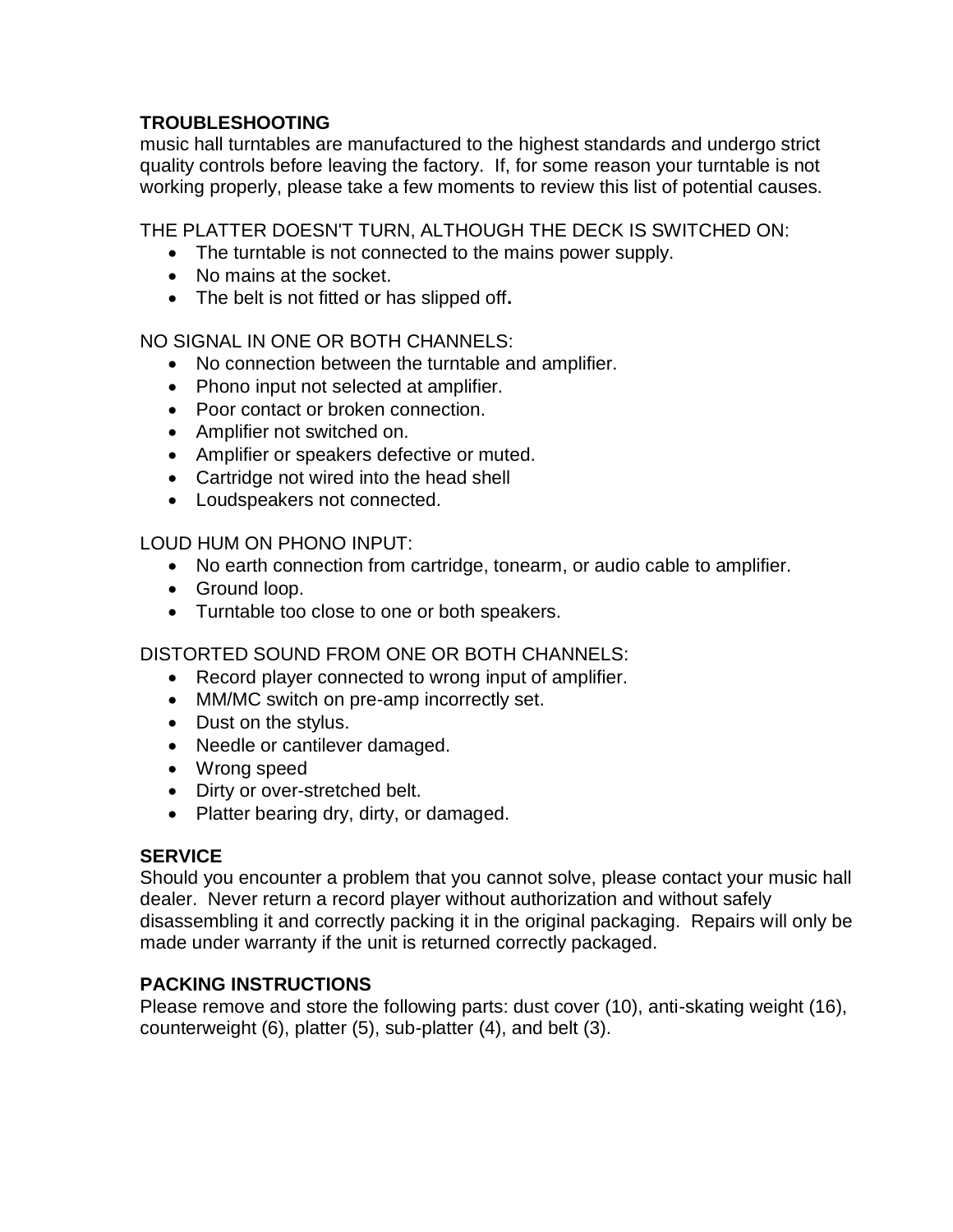Fit the stylus guard on the cartridge and attach the tonearm locking strap (18) to the tonearm (9). Insert and tighten the transport screws (1). Package the turntable carefully and correctly in its original box.